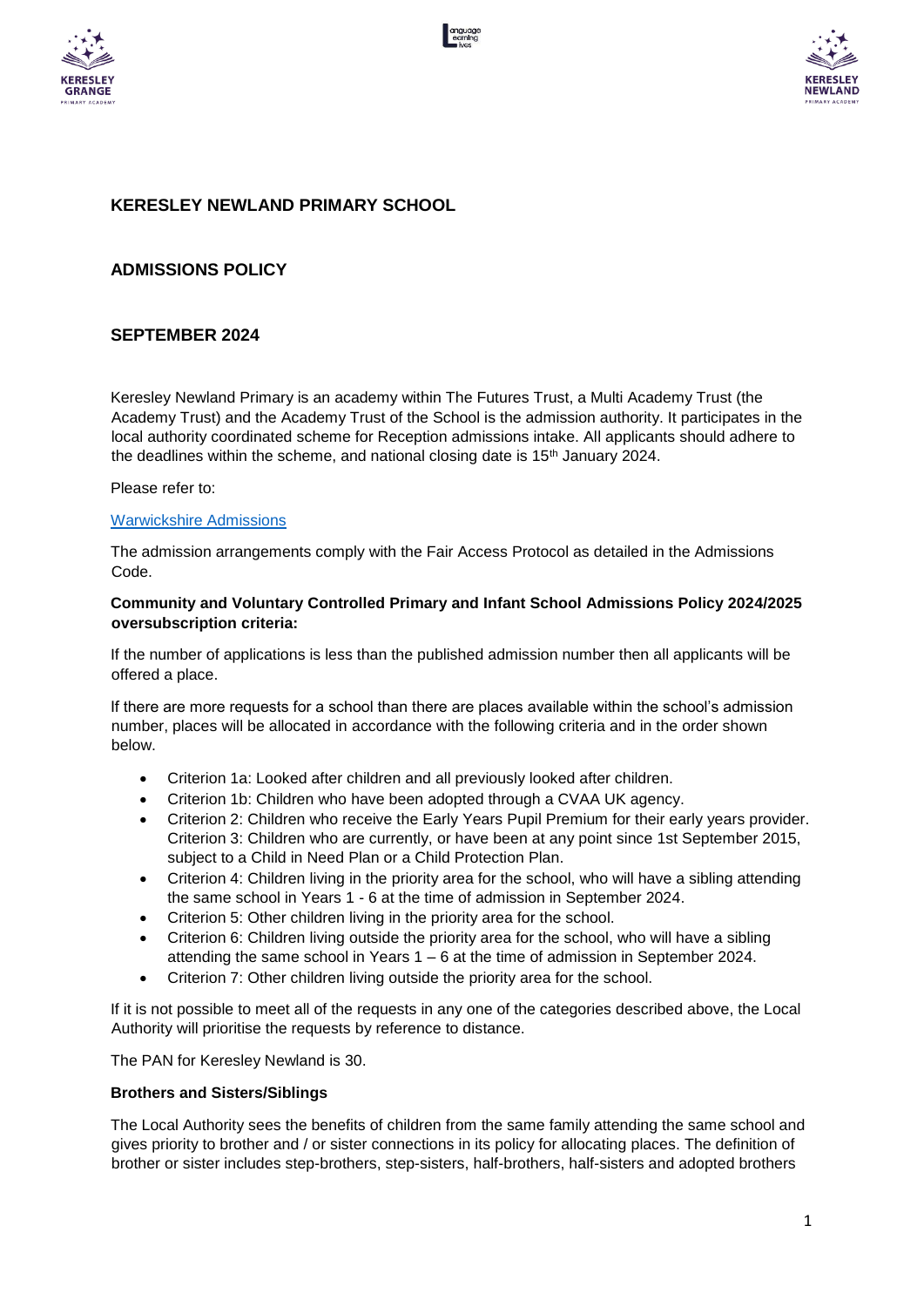





and sisters living at the same permanent address. However, where schools are over-subscribed no guarantee can be given that places will be available for brothers and sisters.

#### **Distance**

If it is not possible to meet all of the requests in any one of the categories described above, the Local Authority will prioritise the requests within that category by reference to distance. A straight-line measurement will be made, using a computerised mapping system, from the centre of the child's residence - to the centre of the preferred school site. The address used must be the child's permanent home address. The shortest measurement will have the highest priority. Where the final place in a year group can be taken by two or more children living an equal distance from the school, the local authority, overseen independently, will select by drawing lots

#### **Home address**

A pupil's home address is considered to be a residential property that is the child's only or main residence. At the time places are allocated, proof of permanent residence at the property concerned may be required. Where documentary evidence can substantiate to the satisfaction of the Local Authority that care is split equally between parents at two homes, parents must name the address to be used for the purpose of allocating a school place

### **If a school is offered on the basis of an address that is subsequently found to be different from a child's normal and permanent home address, then that place is liable to withdrawal.**

Children of UK service personnel and other Crown Servants will be treated as meeting the residency criteria for a catchment area once proof of posting has been provided

### **Catchment area**

One of the aims of local schools is to serve its neighbourhood and develop links with the local community to strengthen the school and the community. The area served by a school is known as the catchment area and details of specific catchment areas are available at [Warwickshire Catchment](https://www.warwickshire.gov.uk/school-admissions-appeals/priority-area-map-infant-primary-schools) [Areas](https://www.warwickshire.gov.uk/school-admissions-appeals/priority-area-map-infant-primary-schools)

### **Deferred entry into Primary School**

Legally a child does not have to be educated until the term after their fifth birthday. Parents may feel their child is young for their age, or there may be other reasons for wanting to delay their entry to school. This is called deferred entry.

In this situation applications for a place should be made in the normal way. The Authority recommends that the parent/carer contact the headteacher of the preferred school to discuss the matter in more detail prior to submitting the application. If the parent/carer then decides to defer entry, a place will be reserved until the child starts as long as they start within the academic year. The Authority cannot allocate it to another child. Parents/carers cannot assume however that an application for a deferred entry place will be successful. It will be considered alongside all other applications in accordance with the general council admissions policy.

Where a parent/carer of a summer born child wishes to defer entry until the following academic year, and wishes their child to start in reception this will mean the child is taught out of their normal age group. They should still make an application at the usual time but must notify us on the application that they will wish to request a place out of the normal age group. Parents/carers will then be contacted to discuss the matter further and should note there are no guarantees that such applications will be successful, but that each case will be considered individually.

Parents may seek a place for their child outside of their normal age group. The application will be considered alongside all other applications in accordance with the Warwickshire co-ordinated